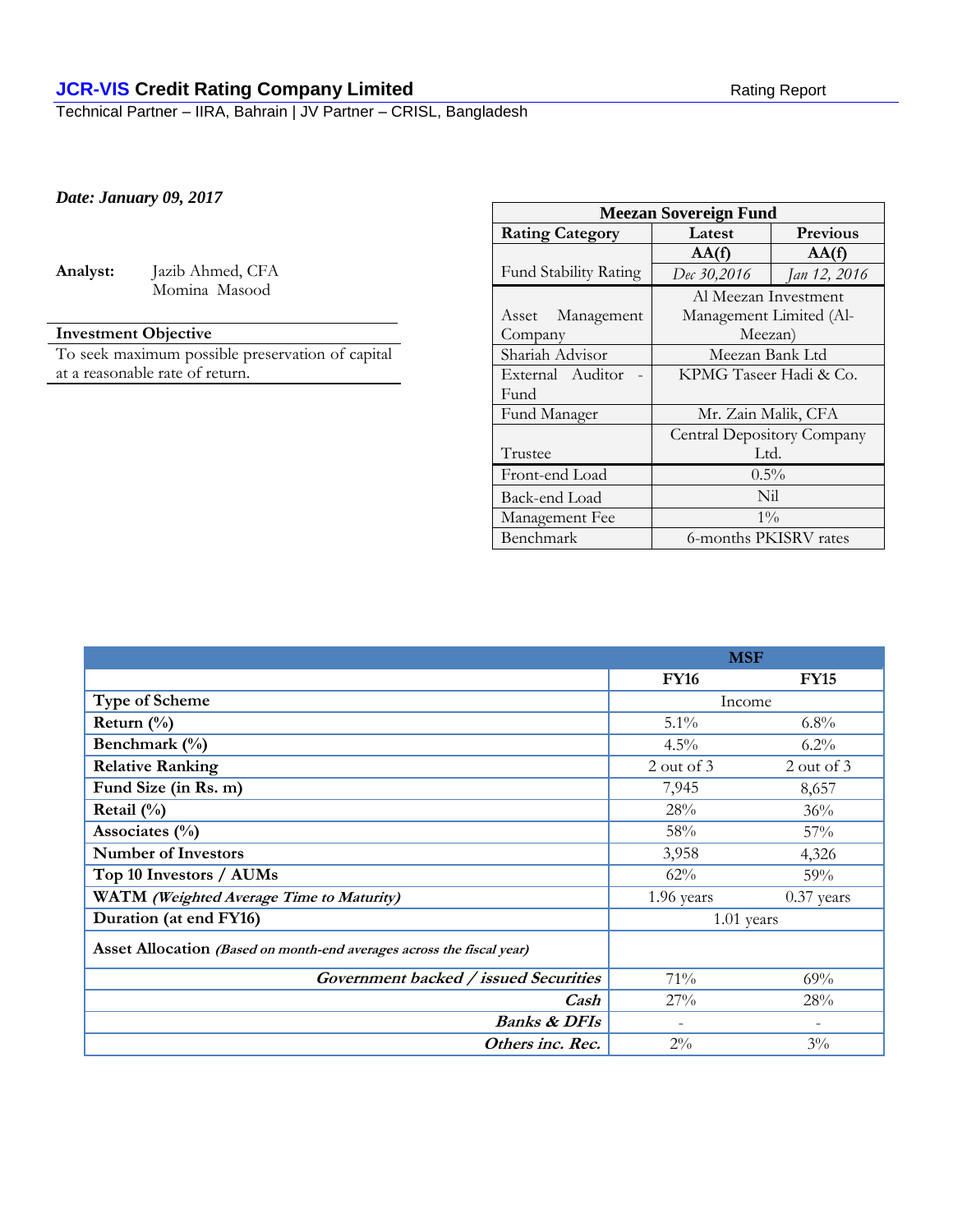## **JCR-VIS Credit Rating Company Limited**

Technical Partner – IIRA, Bahrain | JV Partner – CRISL, Bangladesh



Meezan Soverign Fund (MSF) is an open ended Shariah compliant sovereign fund. Given the structural design, the fund's return is directly related to return of government backed Shariah compliant debt instruments.

| Description                                                                                                                           | Min.<br>Rating | Min-Max<br>Limits        |     | Min-Max<br>Actual |
|---------------------------------------------------------------------------------------------------------------------------------------|----------------|--------------------------|-----|-------------------|
| Shariah compliant fixed<br>Government<br>income<br>securities (including sukuks)                                                      | N/A            | $70\% - 100\%$           |     | $22 - 90\%$       |
| Cash in bank accounts of<br>banks & Islamic<br>Islamic<br>of conventional<br>windows                                                  | $A+$           | 25%                      | 10% | $7\% - 76\%$      |
| banks.<br>Government<br>securities with <90 days<br>maturity                                                                          | AA             |                          | 30% |                   |
| Shariah<br>compliant spread<br>transactions in government<br>securities                                                               | N/A            | $0\% - 40\%$             |     |                   |
| Bank deposits in licensed<br>Islamic banks & Islamic<br>windows of conventional<br>banks                                              | AA             | $0\% - 10\%$             |     | $0\% - 2\%$       |
| Any other Shariah compliant<br>government security                                                                                    | N/A            | $0\% - 15\%$             |     | $1\% - 5\%$       |
| Subject to SECP and other<br>regulatory approval,<br>investment in<br><b>Shariah</b><br>compliant debt and money<br>market securities | N/A            | $0\% - 30\%$<br>$($15m)$ |     |                   |

**Table 1: Offering document (extract)**

The Investment Committee (IC) comprises Chief Executive Officer (CEO), Chief Investment Officer (CIO), Head of Risk Management and fund managers. Decision making is done on consensus basis.

Over FY16, net assets of the fund slightly declined to Rs. 7.9b (FY15: Rs. 8.7b); this reduction was manifested in retail and associate investments.

#### **Asset Allocation**

#### **Table 2: Asset Allocation**

| Assets                      | $\text{Jun'}16$ | $\text{Jun'}15$ | Average |
|-----------------------------|-----------------|-----------------|---------|
| Govt. guaranteed securities | 58%             | 70%             | 71%     |
| Cash                        | $41\%$          | 28%             | 27%     |
| Banks & DFIs                | ۳               |                 | $0\%$   |
| Others                      | $1\%$           | $2\%$           | $2\%$   |
| Total                       | $100\%$         | 100%            |         |

As per MSF's offering document, the fund should park a minimum 70% of net assets in Shariah compliant Government of Pakistan (GoP) fixed income securities. Over FY16, post redemption of some government securities, prices of residual instruments surged on the back of limited supply; acquiring these expensive securities would have negatively impacted returns, therefore, the management acquired fresh government securities issued later in the year. Owing to the above mentioned time lag in acquiring government securities, the fund remained noncompliant for 4 out of 12 months in FY16. Since excess cash generated from redemption of government securities was invested in other permissible avenues, it led to breach of maximum limit of 30% for cash & cash equivalents. As at end FY16, investment in GoP fixed income securities was reported as 58% (FY16: 70%) of net assets.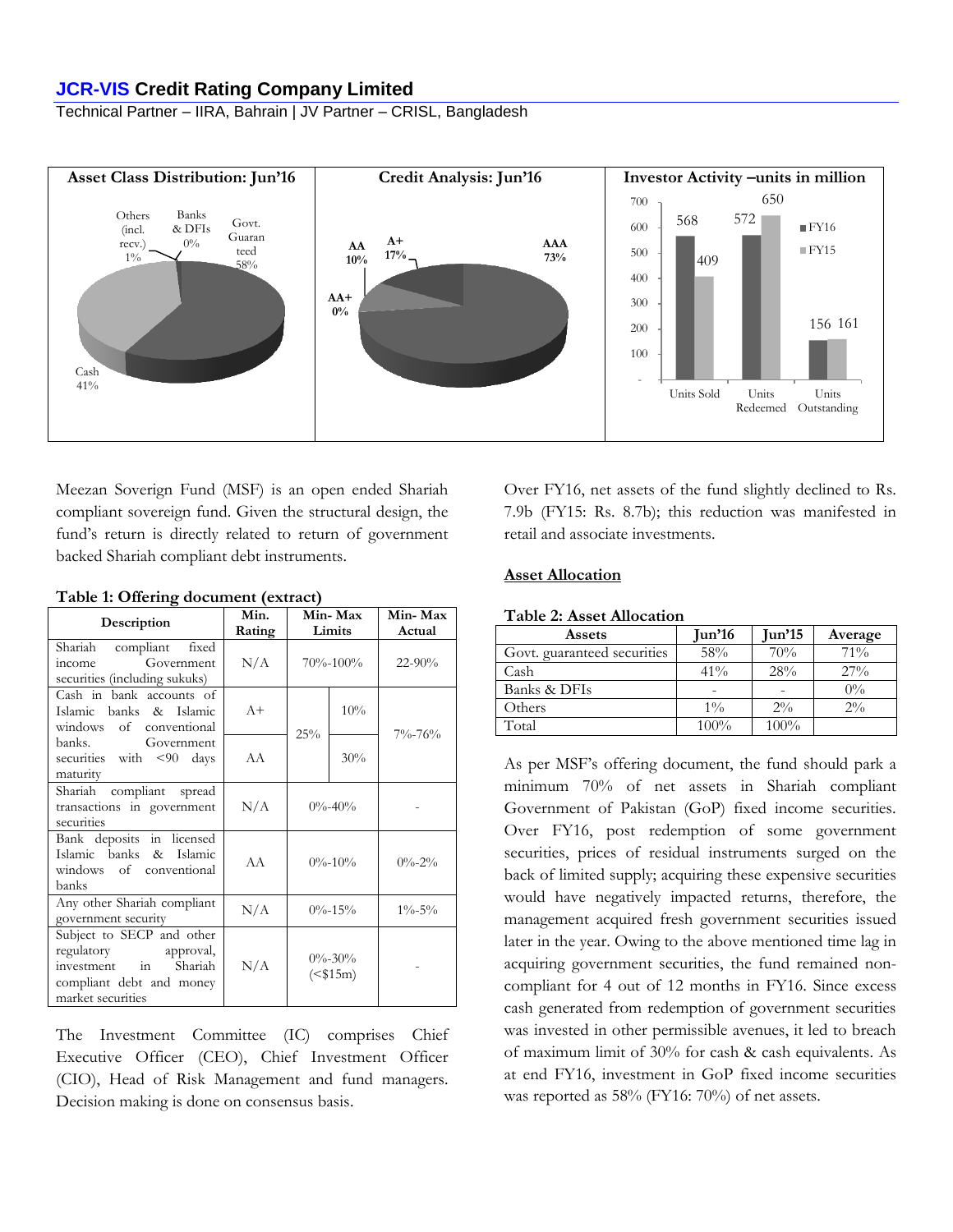Technical Partner – IIRA, Bahrain | JV Partner – CRISL, Bangladesh

## **Credit & Market risk**

| <b>Credit Quality</b> | Average | Maximum | Minimum |
|-----------------------|---------|---------|---------|
| ΑAΑ                   | $81\%$  | $92\%$  | 54%     |
| $AA+$                 | $7\%$   | 33%     | $0\%$   |
| AΑ                    | $4\%$   | $11\%$  | $1\%$   |
|                       | 6%      | $17\%$  | $0\%$   |

Since GoP fixed income instruments are linked with the market benchmark rates; portfolio's sensitivity to latter remains minimal. As at end June 2016, Weighted Average Time to Maturity (WATM) was reported 1.96 years (FY15: 0.37 years) on the back of greater funds being placed with banks; WATM remains under the limit of 4 years.

#### **Liquidity Profile**

Although slightly reduced, the portfolio remains highly concentrated with top 10 investors accounting for a significant 62% (FY15: 68%) of total AUMs as at end June 2016. The concentration is primarily attributable to related party investments (45%), specifically AMIML's Collective Investment Schemes. Furthermore, retail proportion shrank to 28% (FY15: 36%) as evidenced by the contracted number of retail investors (FY16: 3,803; FY15: 4,187).

## **Fund Performance**

| Table 4: Fund performance |  |
|---------------------------|--|
|---------------------------|--|

|                         | <b>FY16</b> | <b>FY15</b> |
|-------------------------|-------------|-------------|
| Return $(\% )$          | $5.1\%$     | $6.8\%$     |
| Benchmark $(\%)$        | $4.5\%$     | $6.2\%$     |
| Peer Average            | $5.0\%$     | $6.8\%$     |
| <b>Relative Ranking</b> |             |             |

#### **Figure 1: Fund performance**



Over FY16, the fund managed to outperform its benchmark, however, returns remained subdued because of current low interest rate scenario. Moreover, returns depicted high volatility over FY16. Relative to peers, the fund maintained its position; 2<sup>nd</sup> out of 3 funds LICR-VIS